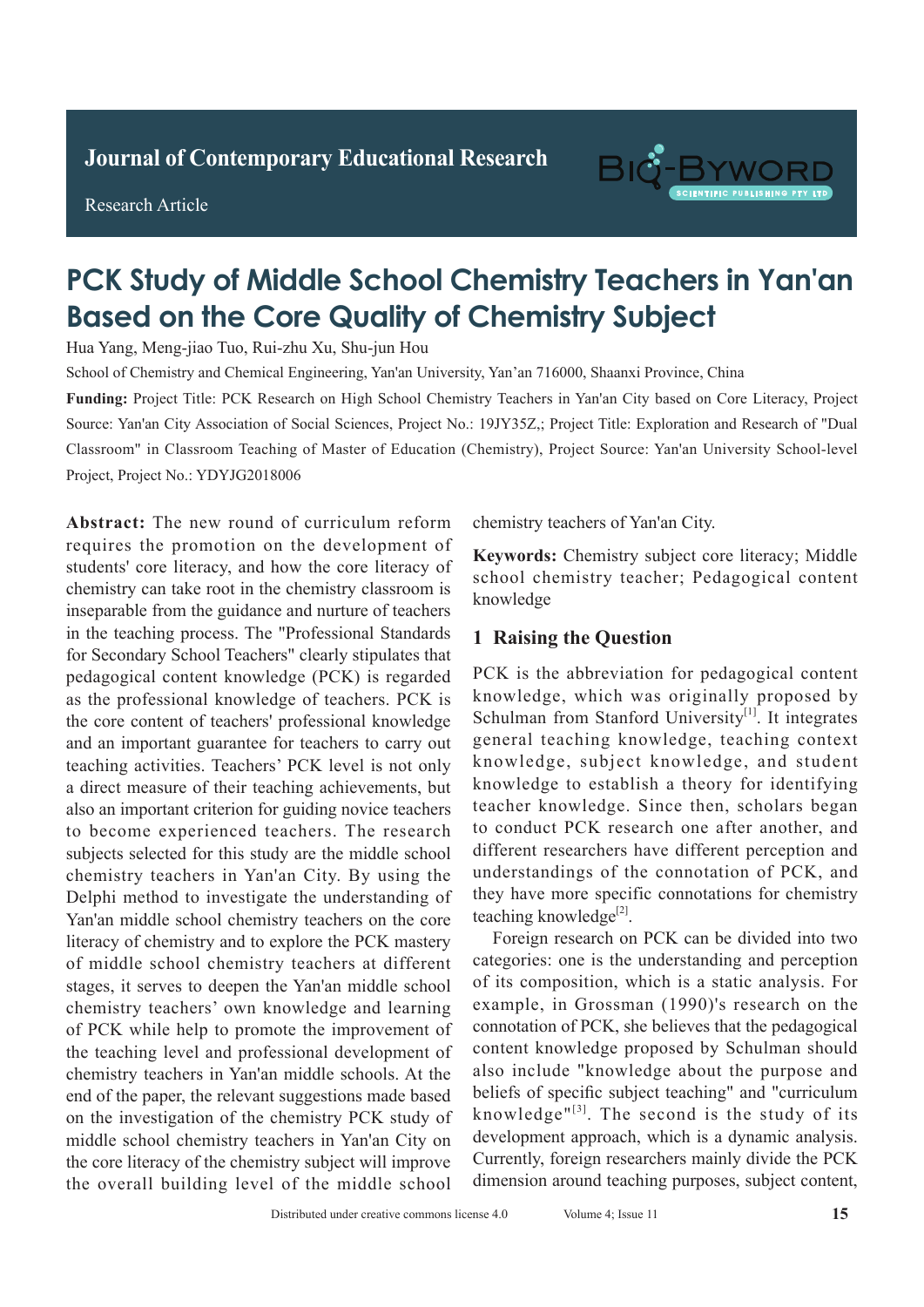courses, students, teaching feedback and evaluation, teaching strategies and characteristic knowledge $^{[4]}$ .

As the new curriculum reform progress, the selection standards and professional level requirements of teachers have become more stringent<sup>[5]</sup>. PCK, as the core content of the teacher's profession, has also attracted widespread attention from domestic scholars. Chinese scholars first began to study PCK in 2005, and the pace of research has been increasing year by year in recent years $[6]$ . Currently, the research topics of domestic scholars mainly focus on the connotation, characteristics, constituent elements, development paths and strategies, influencing factors of development, and formation process of PCK. Because the grasp of PCK affects the professionalism, teaching quality, teaching effects of every teacher, it indirectly affects the development of students<sup>[7]</sup>. Therefore it is used as a criterion for judging the professionalism of teachers.

Therefore, the research on the PCK of middle school chemistry teachers in Yan'an can promote the development of teacher professionalism.

# **2 Research Method**

## **2.1 Literature Review Method**

By reading domestic and foreign literature, extract information related to this research for sorting and analysis, clarify the related concepts of PCK, understand the research process of PCK by domestic and foreign scholars, understand the composition and structure of PCK, and lay the foundation for subsequent research<sup>[8]</sup>.

# **2.2 Delphi Method**

The Delphi method is to invite some experts to participate in the survey and research. The researcher designs a questionnaire and sends it to the survey subjects by e-mail. The experts score the questions on the questionnaire, and the researchers collect the questionnaire for 3 rounds. After the feedback, the experts provide their opinions. After some opinions of the experts are unified, the researcher conducts the final collation to obtain statistically significant results, which is the consensus result of multiple experts<sup>[9]</sup>.

Because of the Delphi method's "consensus degree" as an assessment index for the completion of the research, this article adopts the "consensus degree" as the standard. When about 66% of the experts score  $\geq 4$  points, or the mode of scores is 5, it can be considered that they have a higher consensus.

# **3 Research Content**

According to the composition and structure of the PCK, taking into account the number and direction of the expert group, the following 30 middle school chemistry teachers in Yan'an City were selected as the research subjects: special-grade teachers, teaching group leaders, front-line teachers with many years of teaching experience, newly joined novice teachers, internship graduate students and undergraduate students majoring in education were divided into high school expert group and junior high school expert according to their teaching background. The Delphi method is used to issue three rounds of questionnaires to the 30 expert group members to investigate the middle school chemistry teachers in Yan'an. For the current understanding and grasp of the core literacy of chemistry subject and the actual application in the classroom, statistical analysis of the survey results and relevant suggestions are made after receiving three rounds of questionnaire feedback.

# **4 Results and Analysis**

Through three rounds of questionnaire surveys, we obtained a total of 9 kinds of members who believed that teachers should pay attention to cultivating the core literacy of students in middle school. The researchers conducted statistics and analyzed the collected questionnaires and obtained the following results:

## **4.1 Result Analysis of the First Round of Delphi Survey Questionnaire**

Statistics on the scoring results of the objective questions in the first round of questionnaires was compiled, as shown in Table 1. It can be seen from the table that the average score of each core literacy of chemistry subject in the objective questions is 4 points or more. In terms of subjective questions, two or more experts believe that items such as "logical thinking ability" and "hands-on practical ability" need to be supplemented, and items proposed by two or more experts are added to the objective scoring questions of the second round of questionnaires. Among them, there are some items that were only put forward by one expert, such as "enthusiasm for learning" and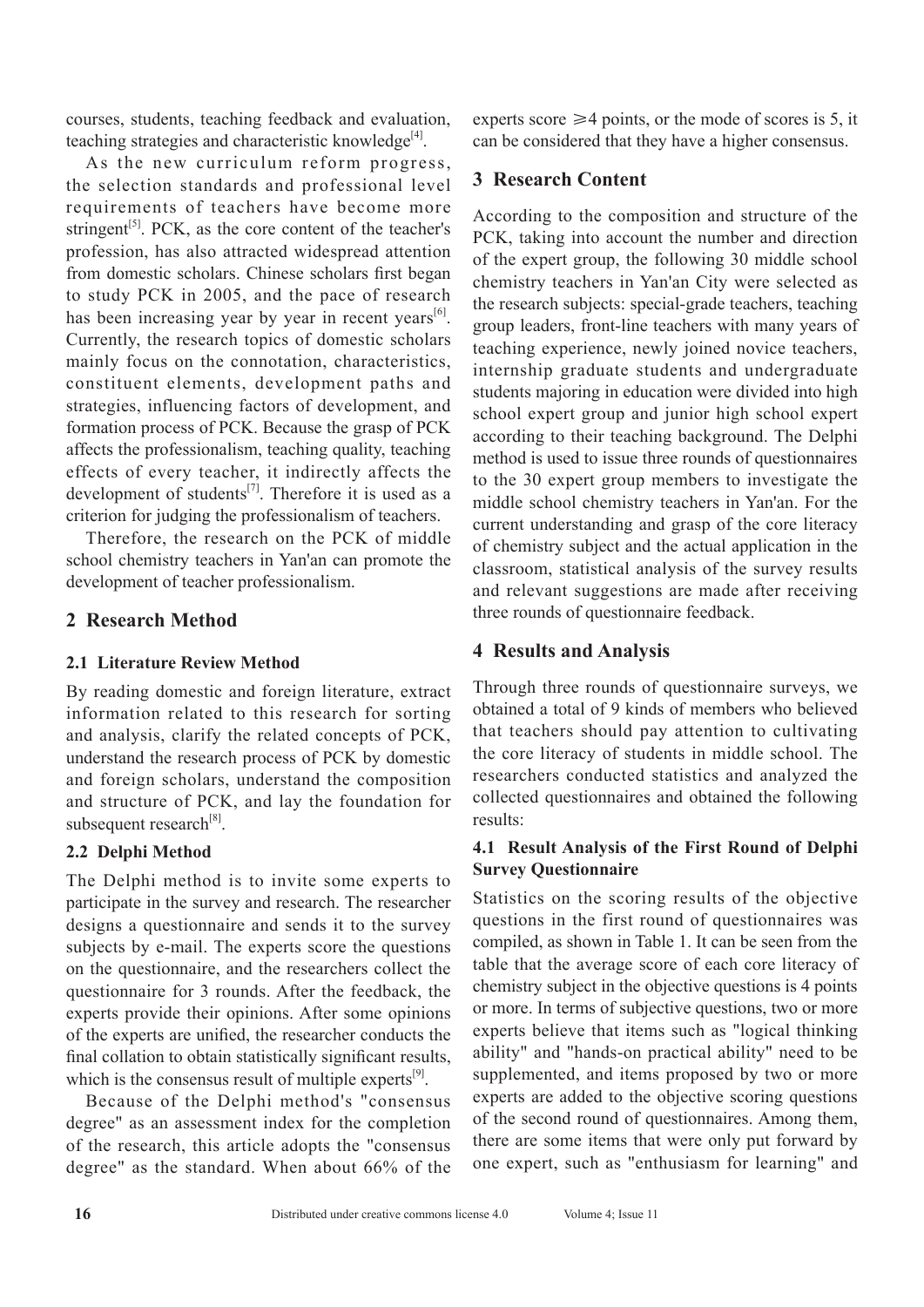"curiosity about chemistry". Researchers believe that these items are not recognized by other experts and will not be investigated again in the second round of questionnaires.

## **4.2 Result Analysis of the Second Round of Delphi Survey Questionnaire**

Analyzing the second round of questionnaires, it can be seen that 13 core literacy items have been recognized by experts from the scoring results of the objective questions (see Table 1 for details). The average scores of these items are all over 4 points, and the standard deviations are all less than 1. Among them, the item "Spirit of Science" has the highest average score and the smallest standard deviation, indicating that the members of the expert group highly value this core literacy. According to the scoring situation of the objective questions in this round, the items with low scores and overlapping repetitions were deleted, and the rest collated into 9 core literacy items (see Table 2 for details) to form the objective question part of the third round of questionnaires.

**Table 1.** Data analysis results of the objective questions in the first and second rounds of questionnaires

|                                                                                                     | <b>First round</b> |               |                           | <b>Second round</b> |               |                           |
|-----------------------------------------------------------------------------------------------------|--------------------|---------------|---------------------------|---------------------|---------------|---------------------------|
| Scientific ability, values and character                                                            | Average            | <b>Number</b> | The standard<br>deviation | Average             | <b>Number</b> | The standard<br>deviation |
| The concept of chemical terminology dominated by<br>symbols of elements (View of chemical elements) | 4.20               | 4             | 0.85                      | 4.53                | 5             | 0.78                      |
| Concept of material structure and properties                                                        | 4.40               | 5             | 0.97                      | 4.77                | 5             | 0.50                      |
| Ideas of change and balance                                                                         | 4.50               | 5             | 0.90                      | 4.60                | 5             | 0.62                      |
| Knowledge of matter and concept of material<br>transformation                                       | 4.30               | 4             | 0.87                      | 4.77                | 5             | 0.50                      |
| Ability to identify and judge, make decisions and<br>summarize information                          | 4.40               | 5             | 0.77                      | 4.53                | 5             | 0.82                      |
| The ability to categorize and characterize, to combine<br>the macro and micro                       | 4.50               | 5             | 0.57                      | 4.63                | 5             | 0.67                      |
| Ability to learn independently, participate in a team,<br>communicate and cooperate                 | 4.40               | 5             | 0.85                      | 4.47                | 5             | 0.90                      |
| Experimental inquiry ability                                                                        | 4.60               | 5             | 0.81                      | 4.77                | 5             | 0.50                      |
| Innovation and Creativity                                                                           | 4.40               | 5             | 0.67                      | 4.70                | 5             | 0.53                      |
| Awareness of chemical safety and sustainability                                                     | 4.60               | 5             | 0.62                      | 4.77                | 5             | 0.50                      |
| Be realistic and pragmatic                                                                          | 4.70               | 5             | 0.53                      | 4.67                | 5             | 0.66                      |
| The scientific spirit                                                                               | 4.60               | 5             | 0.61                      | 4.80                | 5             | 0.48                      |
| Humanistic feelings and strong sense of social<br>responsibility                                    | 4.40               | 4             | 0.61                      | 4.20                | 4             | 0.89                      |
| Change of matter and conservation thinking                                                          | $\overline{a}$     |               |                           | 4.43                | 5             | 0.86                      |
| To understand the interaction between chemistry and<br>life, technology and social environment      |                    |               |                           | 4.57                | 5             | 0.68                      |
| Evidential reasoning ability and model building ability                                             |                    |               |                           | 4.50                | 5             | 0.78                      |
| Practical ability                                                                                   |                    |               |                           | 4.53                | 5             | 0.63                      |
| Triple representational thought                                                                     |                    |               |                           | 4.17                | 4             | 0.79                      |
| Logical thinking ability                                                                            |                    |               |                           | 4.50                | 5             | 0.68                      |

### **4.3 Result Analysis of the Third Round of Delphi Survey Questionnaire**

The data processing and analysis results of objective questions are as follow (see Table 2 for details). It can be seen from the table that the average score of all items is greater than 4, and the average score of 7 items is greater than 4.5, and the standard deviation is less than 1, indicating that the expert group has reached a high degree of consensus on these items.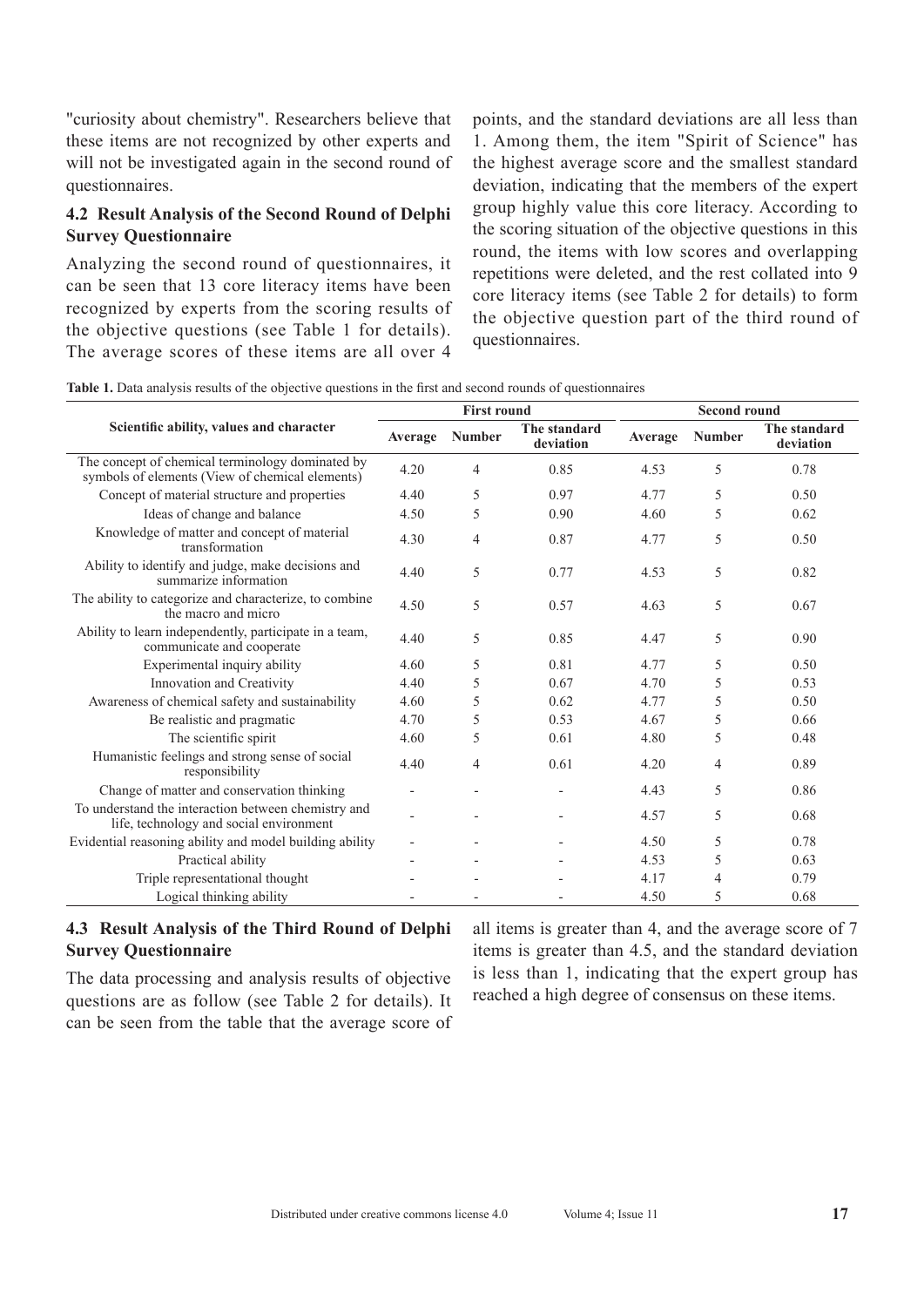| Table 2. The analysis results of the objective question data of the third round of questionnaire |  |  |  |
|--------------------------------------------------------------------------------------------------|--|--|--|
|                                                                                                  |  |  |  |

| Scientific competence, values and character                                                                                                                                                                             | Scientific competence,<br>values and Character<br>(integration) |      |   | Average Number The standard deviation |
|-------------------------------------------------------------------------------------------------------------------------------------------------------------------------------------------------------------------------|-----------------------------------------------------------------|------|---|---------------------------------------|
| (1) Concept of material structure, property and use<br>(2) Material understanding and material transformation view<br>(3) The ability of classification and characterization, and the<br>combination of macro and micro | Macroscopic identification<br>and microscopic analysis          | 4.73 | 5 | 0.58                                  |
| Ideas of change and balance                                                                                                                                                                                             | Changing ideas and<br>balancing ideas                           | 4.70 | 5 | 0.47                                  |
| (1) Ability to identify and judge, make decisions and<br>summarize information<br>(2) Evidential reasoning ability and model building ability                                                                           | Evidential reasoning and<br>model cognition                     | 4.70 | 5 | 0.47                                  |
| $(1)$ Experimental inquiry ability $(2)$ Innovation and creativity<br>(3) Practical ability (4) logical thinking ability                                                                                                | Consciousness of scientific<br>inquiry and innovation           | 4.90 | 5 | 0.31                                  |
| (1) Realistic and pragmatic spirit (2) Scientific spirit                                                                                                                                                                | Scientific spirit and social<br>responsibility                  | 4.73 | 5 | 0.58                                  |
| The concept of chemical terminology dominated by symbols<br>of elements                                                                                                                                                 | Chemical terminology and<br>symbolic representation             | 4.30 | 5 | 0.95                                  |
| Awareness of chemical safety and sustainability                                                                                                                                                                         | Chemical safety and green<br>development                        | 4.67 | 5 | 0.80                                  |
| Ability to learn independently, participate in a team,<br>communicate and cooperate                                                                                                                                     | Teamwork spirit<br>and cooperative<br>communication             | 4.53 | 5 | 0.94                                  |
| To understand the interaction between chemistry and life,<br>technology and social environment                                                                                                                          | Life chemistry and beauty<br>chemistry                          | 4.30 | 5 | 0.95                                  |

#### **4.4 Consensus Degree Analysis**

According to the analysis results of the first two rounds of Delphi questionnaires (see Table 1 for details), the average score of all items is above 4, indicating that the experts have reached a good consensus. In the third round of questionnaire, the expert group reached a consensus on most of the collated items, and the scores exceeded 4 points. Only two items were not recognized by most experts. The specific scoring results are shown in Table 3.

**Table 3.** Score statistics of the two groups of experts on the objective questions of the third round of questionnaires

|                                                     | In the third round |                    |                    |                    |  |  |
|-----------------------------------------------------|--------------------|--------------------|--------------------|--------------------|--|--|
| Scientific competence, values and character         |                    | Average            | The variance       |                    |  |  |
|                                                     | <b>High school</b> | Junior high school | <b>High school</b> | Junior high school |  |  |
| Macroscopic identification and observation analysis | 4.67               | 4.78               | 0.42               | 0.03               |  |  |
| Changing ideas and balancing ideas                  | 4.67               | 4.72               | 0.24               | 0.21               |  |  |
| Evidential reasoning and model cognition            | 4.75               | 4.67               | 0.21               | 0.24               |  |  |
| Consciousness of scientific inquiry and innovation  | 4.92               | 4.89               | 0.08               | 0.11               |  |  |
| Scientific spirit and social responsibility         | 4.92               | 4.61               | 0.08               | 0.49               |  |  |
| Chemical terminology and symbolic representation    | 3.83               | 4.61               | 1.61               | 0.25               |  |  |
| Chemical safety and green development               | 4.50               | 4.78               | 1.36               | 0.18               |  |  |
| Teamwork spirit and cooperative communication       | 4.17               | 4.78               | 1.79               | 0.18               |  |  |
| Life chemistry and beauty chemistry                 | 3.83               | 4.61               | 1.61               | 0.25               |  |  |

From Table 3, the the top five core literacy items in average score of the high school group can be seen, while the average scores of the two items of "Chemical Terms and Symbols" and "Life Chemistry and Beautiful Chemistry" were all below 4, indicating that the high school group experts failed to reach a high consensus on these two items. The average scores of the junior middle school group for all items are greater than 4.5 points, which means that the experts in the junior middle school group have formed a more unified opinion.

Experts of different grades have different opinions on the status of the 9 core literacy items of chemistry subject in the chemistry curriculum, which also illustrates the different understandings of different teachers on pedagogical content knowledge, teaching content, and knowledge that students should master. The PCK situation of teachers at different stages is different.

#### **4.5 Differential Analysis**

The average score can reflect the level of importance